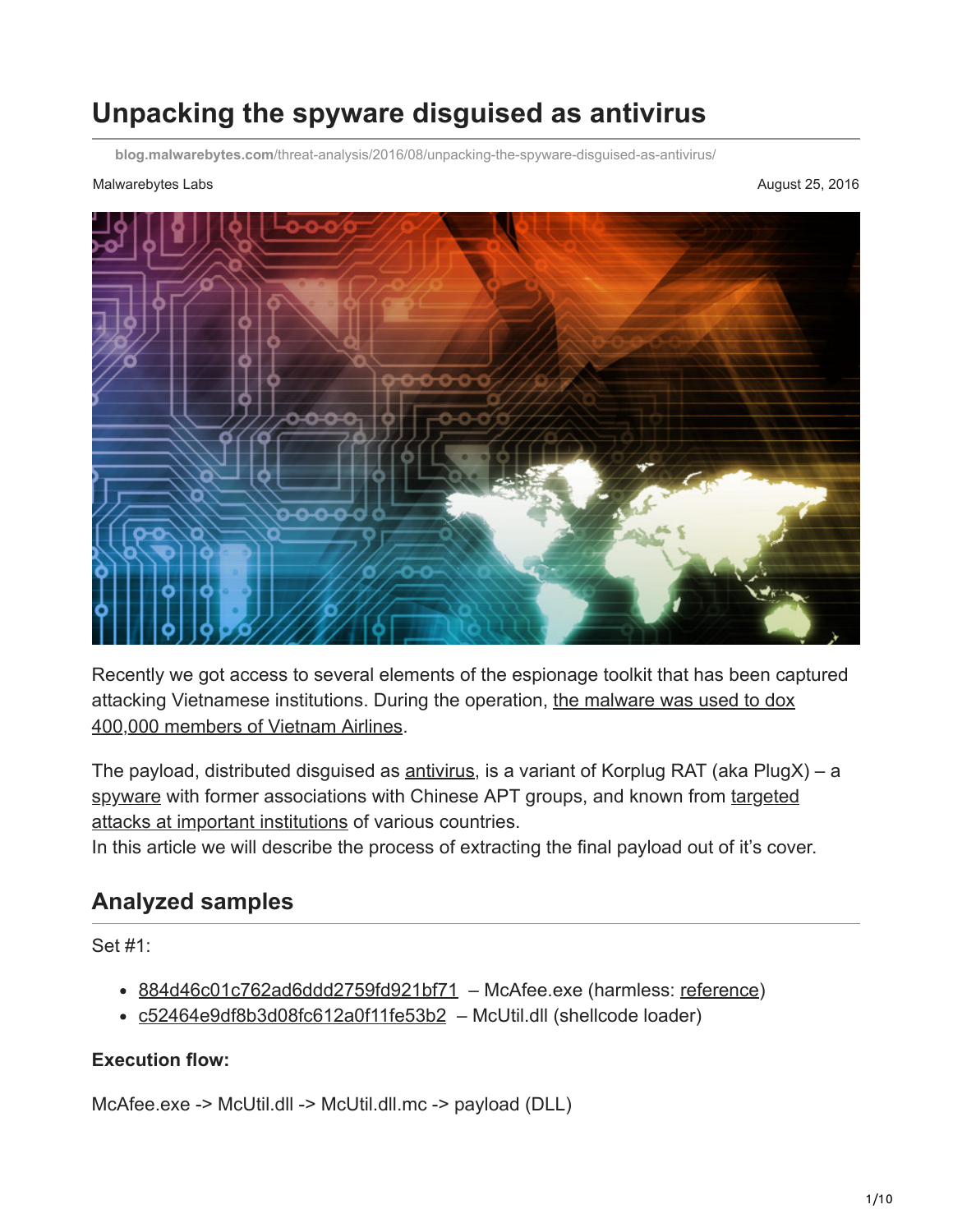### **A look at the package**

This [spyware](https://www.malwarebytes.com/spyware/) has an interesting, modular package. As a whole, it tries to pretend to be McAfee antivirus:

| ang                | 2015-06-26 14:54 | File               | 1 KB   |
|--------------------|------------------|--------------------|--------|
| M McAfee.exe       | 2013-08-29 08:50 | Application        | 138 KB |
| McUtil.dll         | 2013-08-29 08:50 | Application extens | 4 KB   |
| McUtil.dll.mc      | 2013-08-29 08:50 | MC File            | 115 KB |
| tjuiiarpujhx       | 2016-05-19 04:47 | File               | 2 KB   |
| vekmfmujufficwveip | 2013-08-29 08:50 | File               | 59 KB  |

If we take a look at the executable, we see that is has been signed by the original certificate:

| ia Authenticode signature block and FileVersionInfo properties |                                                                                                                         |  |  |  |  |  |  |  |
|----------------------------------------------------------------|-------------------------------------------------------------------------------------------------------------------------|--|--|--|--|--|--|--|
| Copyright                                                      | Copyright © 2006 McAfee, Inc.                                                                                           |  |  |  |  |  |  |  |
| Product                                                        | McAfee Oem Module                                                                                                       |  |  |  |  |  |  |  |
| Original name                                                  | mcoemcpy.exe                                                                                                            |  |  |  |  |  |  |  |
| Internal name                                                  | mcoemcpy                                                                                                                |  |  |  |  |  |  |  |
| <b>File version</b>                                            | 2, 1, 115, 0                                                                                                            |  |  |  |  |  |  |  |
| Description                                                    | McAfee OEM Info Copy Files                                                                                              |  |  |  |  |  |  |  |
| Signature verification                                         | Signed file, verified signature                                                                                         |  |  |  |  |  |  |  |
| Signing date                                                   | 12:47 AM 6/13/2008                                                                                                      |  |  |  |  |  |  |  |
| Signers                                                        | [+] McAfee<br>[+] VeriSign Class 3 Code Signing 2004 CA<br>[+] VeriSign Class 3 Public Primary CA                       |  |  |  |  |  |  |  |
| <b>Counter signers</b>                                         | [+] VeriSign Time Stamping Services Signer - G2<br>[+] VeriSign Time Stamping Services CA<br>[+] Thawte Timestamping CA |  |  |  |  |  |  |  |

It is not fake – the executable is a legitimate product. However, it is bundled with the DLL that is not signed – and this it the point that attackers used in order to hijack the execution.

*Note that the app used in the attacks is very old (compiled in 2008). The current versions of McAfee Antivirus that we managed to test are no longer vulnerable to this type of abuse.*

### **Behavioral analysis**

After being deployed, the application runs silently. We can see the main component executing svchost.exe, and then terminating itself. It is caused by the fact that the malicious code has been injected into svchost, and will continue operating from there. Looking at the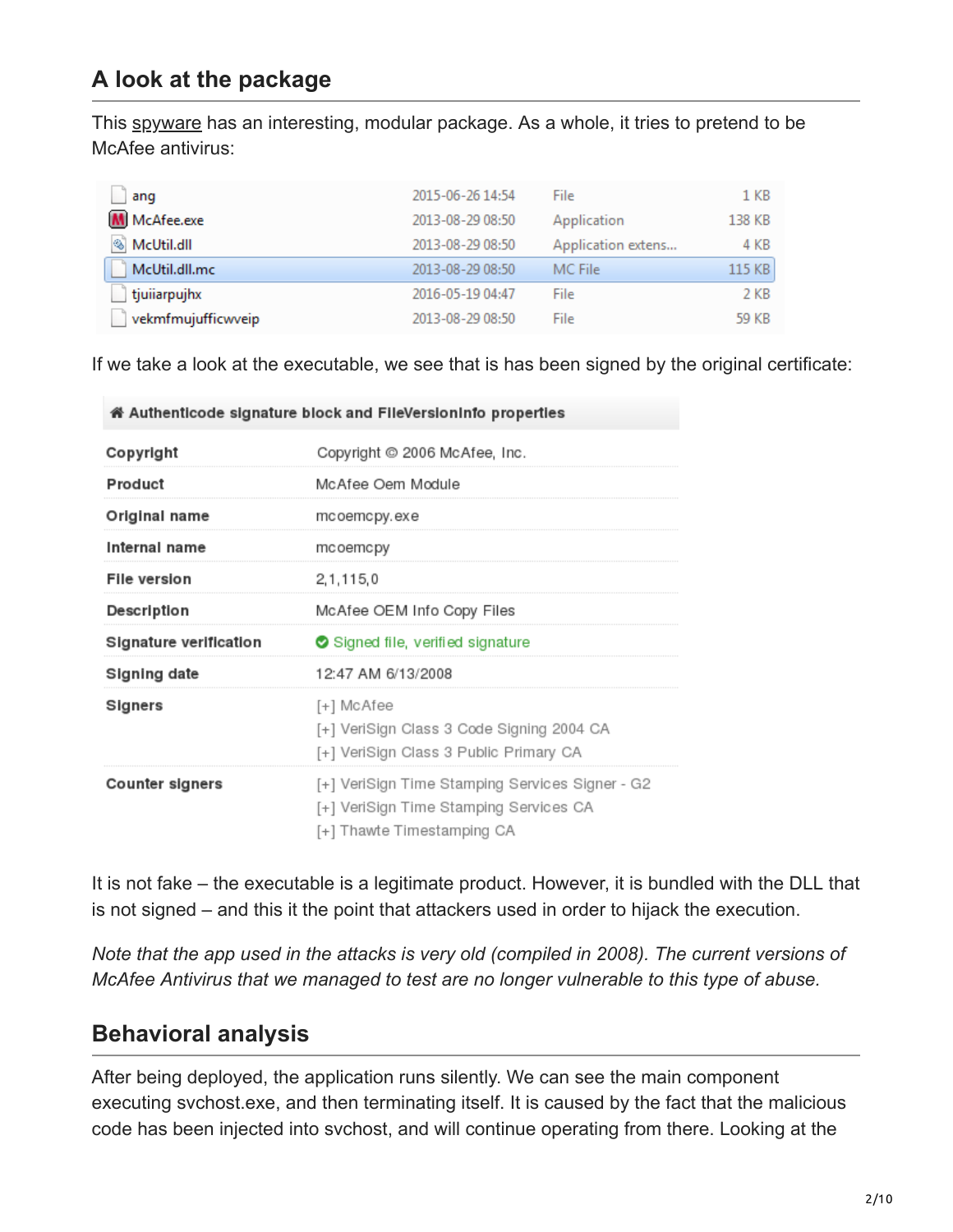current directory of svchost.exe we can find that it inherits default directory of the malicious app:

| svchost.exe:3008 Properties |                                                                  |  |                   | 同<br>$\overline{\phantom{a}}$ |  |  |  |  |  |  |  |
|-----------------------------|------------------------------------------------------------------|--|-------------------|-------------------------------|--|--|--|--|--|--|--|
| TCP/IP                      | <b>Security</b><br><b>Environment</b><br><b>Job</b><br>Strings   |  |                   |                               |  |  |  |  |  |  |  |
| Image                       | Performance                                                      |  | Performance Graph | <b>Threads</b>                |  |  |  |  |  |  |  |
| Image File                  |                                                                  |  |                   |                               |  |  |  |  |  |  |  |
|                             | Host Process for Windows Services<br>Microsoft Corporation       |  |                   |                               |  |  |  |  |  |  |  |
| Version:                    | 6.1.7600.16385                                                   |  |                   |                               |  |  |  |  |  |  |  |
|                             | Build Time: Tue Jul 14 01:19:28 2009                             |  |                   |                               |  |  |  |  |  |  |  |
| Path:                       |                                                                  |  |                   |                               |  |  |  |  |  |  |  |
|                             | C:\Windows\System32\svchost.exe                                  |  |                   | <b>Explore</b>                |  |  |  |  |  |  |  |
| Command line:               |                                                                  |  |                   |                               |  |  |  |  |  |  |  |
|                             | C:\Windows\system32\svchost.exe                                  |  |                   |                               |  |  |  |  |  |  |  |
|                             | Current directory:                                               |  |                   |                               |  |  |  |  |  |  |  |
|                             | C:\Users\tester\Desktop\McAfee\                                  |  |                   |                               |  |  |  |  |  |  |  |
|                             | Autostart Location:                                              |  |                   |                               |  |  |  |  |  |  |  |
|                             | HKLM\System\CurrentControlSet\Services\Imhosts<br><b>Explore</b> |  |                   |                               |  |  |  |  |  |  |  |

The bot makes reconnaissance in the LAN by scanning for other computers. It enumerates full range of local addresses, from the lowest to the highest:

| <b>MIND NAME WITH</b>     | - -  | ---               | ssessor maser in ne |                           |                |                |          |     |
|---------------------------|------|-------------------|---------------------|---------------------------|----------------|----------------|----------|-----|
| sychost.exe               | 3468 | TCP               | <b>testmachine</b>  | 49219                     | 10.0.2.52      | 1357           | SYN_SENT |     |
| <b>FOR</b><br>sychost.exe | 3468 | UDP               | testmachine         | 63512                     | $\mathbf{x}$ . | $\mathbf{x}$ . |          |     |
| <b>FOR</b><br>sychost.exe | 1200 | UDP               | <b>testmachine</b>  | 64217                     | $\mathbf{x}$   | $\mathbf{x}$ . |          |     |
| 画<br>sychost.exe          | 1200 | UDPV <sub>6</sub> | <b>testmachine</b>  | 62714                     | $\mathbf{x}$   | $\mathbf{x}$ . |          |     |
| __                        |      |                   |                     |                           |                |                |          |     |
| svchost.exe<br>围          | 3468 | UDP               | 1357                | $\boldsymbol{\mathsf{x}}$ | ×              |                |          |     |
| sychost.exe               | 3468 | <b>UDP</b>        | 55183               | $\mathbf{x}$              | ×.             |                |          | 120 |
| sychost.exe.<br>œ         | 3468 | <b>UDP</b>        | 54879               | ×                         | ×.             |                |          | 31  |
| <b>THE sychost.exe</b>    | 3468 | TCP               | 49236               | 10.0.2.69                 | 1357           | SYN SENT       |          |     |

It also tried to connect with it's C&C ([air.dscvn.org\)](https://www.threatcrowd.org/domain.php?domain=air.dcsvn.org), however, at the moment of tests the domain was down:

| 8.8.8.8       | DNS.       | 75 Standard query 0x31b8 A air.dcsvn.org           |
|---------------|------------|----------------------------------------------------|
| 8.8.4.4       | <b>DNS</b> | 75 Standard query 0x31b8 A air.dcsvn.org           |
| 89.108.195.20 | <b>DNS</b> | 83 Standard query 0xe586 PTR 1.2.0.10.in-addr.arpa |
| 46.112.81.27  | <b>DNS</b> | 133 Standard query response 0xe586 No such name    |
| 46.112.81.27  | <b>DNS</b> | 139 Standard query response 0x31b8 No such name    |

# **Unpacking**

The application have several layers of loaders before it reach the final functionality. The exe file, as well as the DLL are harmless. All the the malicious features lies in the external file, that is a blocks of obfuscated shellcode. Within the shellcode, another DLL is hidden – that is the core spy bot.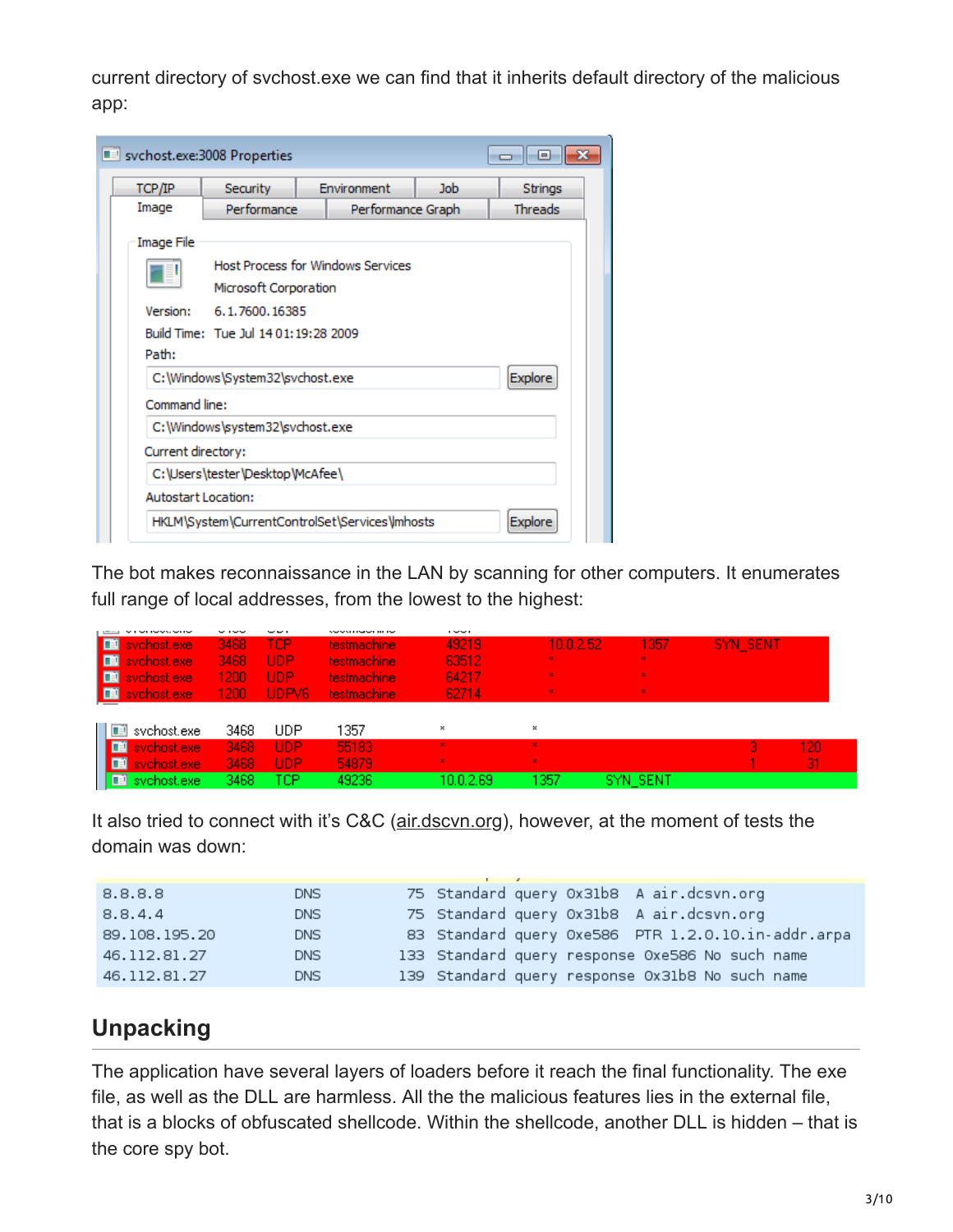#### **Loading the shellcode**

The payload is loaded in an obfuscated way containing some interesting tricks. The authors took great care that it will not be easy to analyze the modules separately.

Execution starts from the harmless *McAfee.exe*. Malware utilized the fact that this application loads a library called *McUtil.dll* from the startup directory. It doesn't make any integrity check, so in fact, if we rename any library to the desired name, the executable will just load it:



*McUtil.dll* is supposed to deploy the next file: *McUtil.dll.mc* – however, to make the flow more difficult to follow, it doesn't run it directly. Instead, it patches the caller executable (*McAfee.exe*) and makes it execute the function responsible for reading and loading the next file. Below we can see the fragment of code, that writes the hook into the memory:

| 73FF11AC   .                     | CALL EAX                                                            |                                                                     | McAfee.00400000                               |  |  |  |  |
|----------------------------------|---------------------------------------------------------------------|---------------------------------------------------------------------|-----------------------------------------------|--|--|--|--|
| 73FF11AE<br>73FF11B1             | LEA ECX. LLOCAL. 11<br>$\blacksquare$<br>PUSH ECX<br>$\blacksquare$ |                                                                     | $\Gamma$ pOldProtect = 0012C8D0               |  |  |  |  |
| 73FF11B2                         | PUSH 0x40<br>$\blacksquare$                                         |                                                                     | NewProtect = PAGE_EXECUTE_READWRITE           |  |  |  |  |
| 73FF11B4                         | $\blacksquare$                                                      | LEA ESI, DWORD PTR DS: [EAX+0x2F0C]                                 |                                               |  |  |  |  |
| 73FF11BA<br>73FF11BC             | PUSH 0x10<br><b>PUSH ESI</b>                                        |                                                                     | Size = $10(16.)$<br>Address = McAfee.00402F0C |  |  |  |  |
|                                  | $\blacksquare$                                                      | CALL DWORD PTR DS: [<&KERNEL32. VirtualProtect) UirtualProtect      |                                               |  |  |  |  |
| 7355130<br>73FF11C3<br>73FF11C8  | MOU ECX, 0x1<br>$\blacksquare$                                      |                                                                     |                                               |  |  |  |  |
| 73FF11C8                         |                                                                     | TEST BYTE PTR DS: [0x73FF3010], CL                                  |                                               |  |  |  |  |
| 73FF11CE<br>73FF11D0             | $\cdot^{\vee}$                                                      | UNZ SHORT MoUt il. 73FF11E6<br>OR DWORD PTR DS: [0x73FF3010], ECX   |                                               |  |  |  |  |
| 73FF11D6                         | $\blacksquare$                                                      | MOV EDX, McUtil.73FF1000                                            | load_shellcode                                |  |  |  |  |
| 73FF11DB                         | SUB EDX, ESI<br>SUB EDX, 0x5<br>$\blacksquare$                      |                                                                     | McAfee.00402F0C                               |  |  |  |  |
| 73FF11DD<br>73FF11E0             |                                                                     | MOV DWORD PTR DS: [0x73FF3000], EDX                                 | kerne132.76AE0000                             |  |  |  |  |
| 73FF11E6                         | >                                                                   | MOU BYTE PTR DS: LESIJ, 0xE9                                        | opcode: JMP                                   |  |  |  |  |
| 73FF11E9                         | MOV EAX, EAX<br>$\blacksquare$                                      |                                                                     | McAfee.00400000                               |  |  |  |  |
| 73FF11EB                         | $\blacksquare$                                                      | MOV AL, BYTE PTR DS: [0x73FF3000]                                   |                                               |  |  |  |  |
| 73FF11F0<br>73FF11F3             | $\blacksquare$<br>MOU EAX, EAX                                      | MOV BYTE PTR DS: [ESI+0x1], AL                                      | McAfee.00400000                               |  |  |  |  |
| 73FF11F5                         | $\blacksquare$<br>$\blacksquare$                                    | MOV EDX DWORD PTR DS: [0x73FF3000]                                  |                                               |  |  |  |  |
| 73FF11FB                         | SHR EDX, 0x8<br>$\blacksquare$                                      |                                                                     |                                               |  |  |  |  |
| 73FF11FE                         | $\blacksquare$                                                      | MOU BYTE PTR DS: [ESI+0x2], DL                                      | McAfee.00400000                               |  |  |  |  |
| 73FF1201<br>73FF1203             | MOV EAX, EAX<br>$\blacksquare$<br>$\blacksquare$                    | MOV EAX, DWORD PTR DS: [0x73FF3000]                                 |                                               |  |  |  |  |
| 73FF1208                         | SHR EAX, 0x10<br>$\blacksquare$                                     |                                                                     |                                               |  |  |  |  |
| 73FF120B                         | $\blacksquare$                                                      | MOV BYTE PTR DS:[ESI+0x3].AL                                        |                                               |  |  |  |  |
| 73FF120E<br>73FF1210             | MOV EAX, EAX<br>$\blacksquare$<br>$\blacksquare$                    | MOV EDX DWORD PTR DS: [0x73FF3000]                                  | McAfee.00400000                               |  |  |  |  |
| 73FF1216                         | SHR EDX, 0x18<br>$\blacksquare$                                     |                                                                     |                                               |  |  |  |  |
| 73FF1219                         | $\blacksquare$                                                      | MOV BYTE PTR DS: [ESI+0x4], DL                                      |                                               |  |  |  |  |
| 73FF1210<br>73FF121E             | MOV EAX, EAX<br>$\cdot$<br>MOV EAX, ECX                             |                                                                     | McAfee.00400000                               |  |  |  |  |
| 73FF1220                         | $\blacksquare$<br>POP ESI<br>$\blacksquare$                         |                                                                     | McAfee.00402F0C                               |  |  |  |  |
| 73FF1221                         | MOU ESP, EBP<br>$\cdot$                                             |                                                                     |                                               |  |  |  |  |
| 73FF1223<br>73FF1224             | POP EBP<br>$\cdot$                                                  |                                                                     | McAfee.00402F0C                               |  |  |  |  |
|                                  | <b>RETN</b><br>ι.                                                   |                                                                     |                                               |  |  |  |  |
| ◀                                |                                                                     |                                                                     |                                               |  |  |  |  |
|                                  | ESI=00402F0C (McAfee.00402F0C)                                      |                                                                     |                                               |  |  |  |  |
| Address   Hex dump               |                                                                     | Disassembly                                                         | Comment                                       |  |  |  |  |
| 00402F0C                         | 85C0                                                                | TEST EAX.EAX                                                        | McAfee.00400000                               |  |  |  |  |
| 00402F0E  .<br>00402F11  > 74 17 | 8947 08                                                             | MOV DWORD PTR DS: [EDI+0x8], EAX<br>UE SHORT McAfee.00402F2A        | McAfee.00400000                               |  |  |  |  |
| $00402F13$ .                     | 33C0                                                                | XOR EAX, EAX                                                        | McAfee.00400000                               |  |  |  |  |
| 00402F15  <b> </b> .             |                                                                     | 8B8C24 08020 MOV ECX,DWORD PTR SS:[ESP+0x208]                       |                                               |  |  |  |  |
| 00402F1C<br>00402F1E             | 33CC<br>E8 810F0000                                                 | XOR ECX, ESP                                                        |                                               |  |  |  |  |
| 00402F23                         |                                                                     | CALL McAfee.00403EA4<br>8104 0002000 ADD ESP, 0x200                 |                                               |  |  |  |  |
| 00402F29H                        | C3.                                                                 | RETN                                                                |                                               |  |  |  |  |
| 00402F2A   >                     |                                                                     | FF15 3CF0400 CALL DWORD PTR DS: [<&KERNEL32.GetLastEriCGetLastError |                                               |  |  |  |  |
| 00402F30<br>00402F37             | <b>33CC</b>                                                         | 8B8C24 08020 MOV ECX, DWORD PTR SS: [ESP+0x208]<br>XOR ECX, ESP     |                                               |  |  |  |  |
| 00402F39                         | E8 660F0000                                                         | CALL McAfee.00403EA4                                                |                                               |  |  |  |  |
| 00402F3E                         |                                                                     | 8104 0002000 ADD ESP, 0x200                                         |                                               |  |  |  |  |
| $90402F44$ .                     | C3<br>CO <sup>2</sup>                                               | RETN                                                                |                                               |  |  |  |  |
|                                  |                                                                     |                                                                     |                                               |  |  |  |  |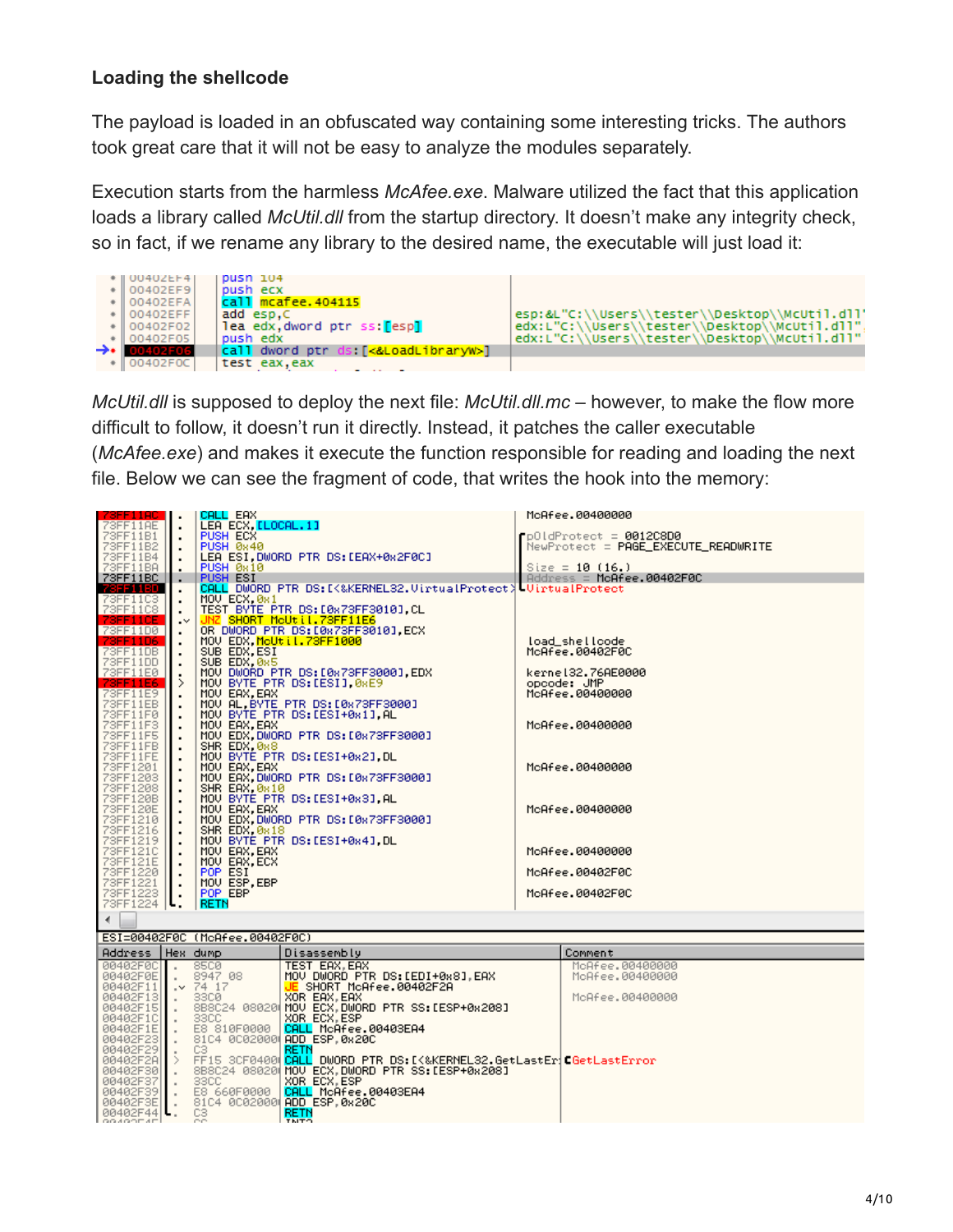That's how the above fragment of caller's code looks after patching. Instead of the first two lines we can see a jump into the *McUtil.dll*:

| UNCUTIL.75FFIZ4BJ<br>SFF1246 |                |             |                                               |         |  |  |  |  |  |  |  |
|------------------------------|----------------|-------------|-----------------------------------------------|---------|--|--|--|--|--|--|--|
| Address                      |                | Hex dump    | Disassembly                                   | Comment |  |  |  |  |  |  |  |
| 00402F0C                     |                | E9 EFEØBE73 | JMP McUtil.73FF1000                           |         |  |  |  |  |  |  |  |
| 00402F11                     | $\sim$         | 74 17       | SHORT McAfee.00402F2A                         |         |  |  |  |  |  |  |  |
| 00402F13                     |                | 33CØ        | XOR EAX.EAX                                   |         |  |  |  |  |  |  |  |
| 00402F15                     | $\blacksquare$ |             | 8B8C24 08020(MOV ECX,DWORD PTR SS:[ESP+0x208] |         |  |  |  |  |  |  |  |
| 00402F1C                     |                | 33CC        | XOR ECX.ESP                                   |         |  |  |  |  |  |  |  |
| 00402F1E                     |                |             | E8 810F0000 CALL McAfee.00403EA4              |         |  |  |  |  |  |  |  |
| 00402F23                     |                |             | 81C4 8C82888 ADD ESP.8x28C                    |         |  |  |  |  |  |  |  |
| 00402F29                     |                | сз          | RETN                                          |         |  |  |  |  |  |  |  |
| 00402F2AI                    |                |             |                                               |         |  |  |  |  |  |  |  |
| 00402F30                     |                |             | 8B8C24 08020(MOV ECX,DWORD PTR SS:[ESP+0x208] |         |  |  |  |  |  |  |  |
| 00402F37                     |                | 33CC        | XOR ECX.ESP                                   |         |  |  |  |  |  |  |  |
| 00402F39                     |                | E8 660F0000 | CALL McAfee.00403EA4                          |         |  |  |  |  |  |  |  |
| 00402F3E                     |                |             | 81C4 0C02000 ADD ESP.0x20C                    |         |  |  |  |  |  |  |  |
| 00402F44                     |                | cз<br>--    | RETN<br>7.17.7                                |         |  |  |  |  |  |  |  |

Patching function is in DllMain of the *McUtil.dll* – so, it is called on load. The patched line is just after the call that loaded the library:

| 00402EFA<br>00402EFF<br>00402F02 |                        | McAfee.00404115<br>ADD ESP, 0xC<br>LEA EDX DWORD PTR SS:[ESP]                  |                                                          |
|----------------------------------|------------------------|--------------------------------------------------------------------------------|----------------------------------------------------------|
| 00402F05<br>00402F06             |                        | PUSH EDX<br>DWORD PTR DS: [<&KERNEL32.LoadLibraryW>]<br>MoUt il.73FF1000       | rMoUtil.dll<br><b>LoadLibraryW</b><br>(-patched-<br>line |
| 00402F1<br>00402F13<br>00402F15  | $\cdot$ $\cdot$<br>. . | SHORT McAfee.00402F2A<br>XOR EAX, EAX<br>ECX DWORD PTR SS: [ESP+0x208]<br>MOV. |                                                          |

So, the hook will be executed as soon as the loading function returns.

Inside the function called by the hook, the external file is open:



It is read into the memory and then execution is redirected there: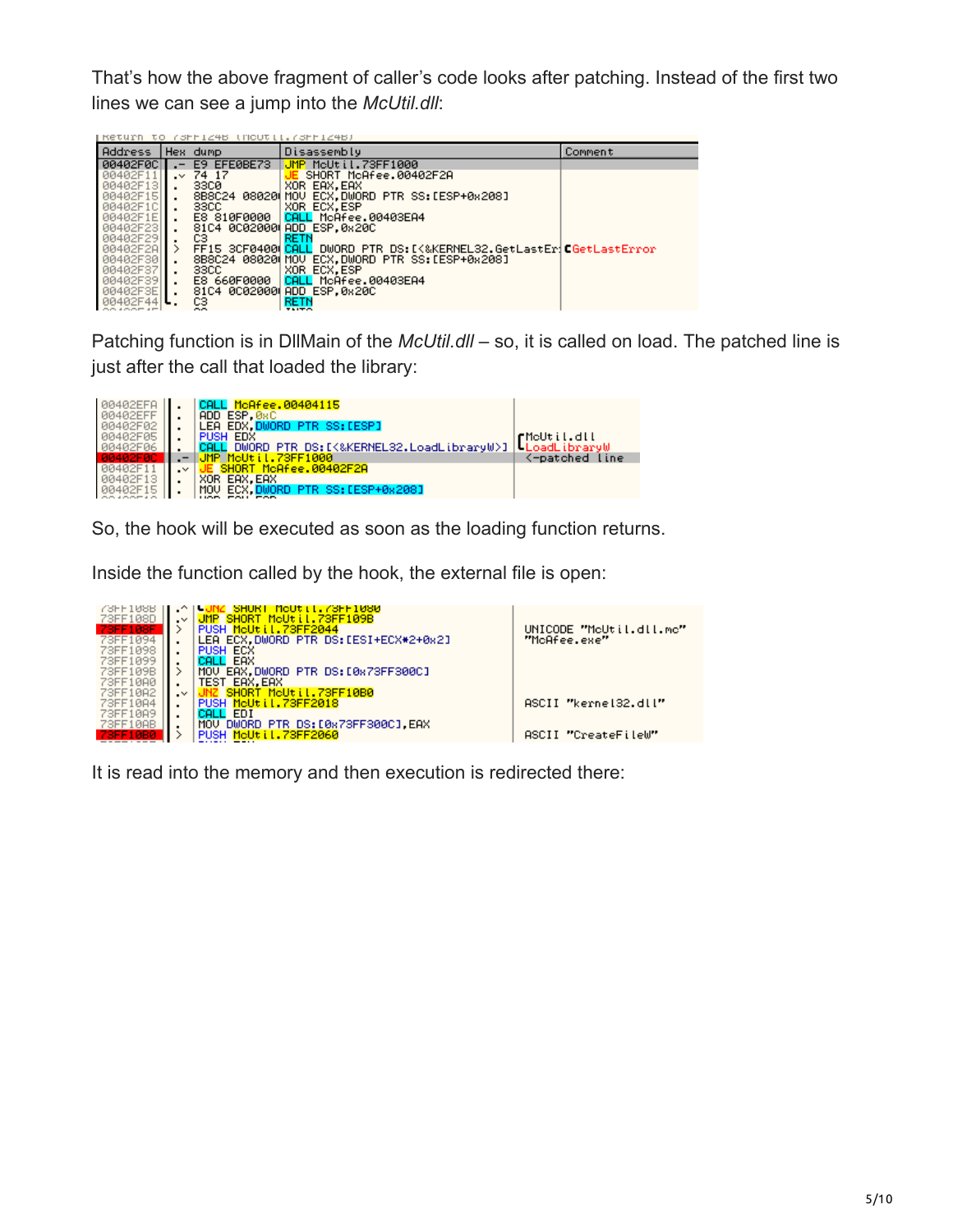| TANT TANK MARK<br>73FF10D9<br>73FF10DB<br>73FF10DD<br>73FF10E2<br>73FF10E8<br>73FF10ED<br>73FF10F2<br><b>73FF10F3</b><br>73FF10F5<br>73FF10F7<br>73FF10FA<br>73FF10FB<br>73FF1100<br>73FF1101<br><b>73FF1102</b><br>73FF1104<br>73FF1105<br>73FF110A | <b>TEST EAX, EAX</b><br>٠<br>$\cdot^{\vee}$<br>٠<br>$\blacksquare$<br>$\blacksquare$<br>PUSH MoUt il.73FF206C<br>⋋<br>PUSH EAX<br>٠<br>CALL EBX<br>$\blacksquare$<br>PUSH 0x0<br>$\blacksquare$<br>LEA EDX, [LOCAL.1]<br>$\blacksquare$<br>PUSH EDX<br>$\blacksquare$<br>PUSH 0x10007B<br>$\blacksquare$<br>PUSH ESI<br>PUSH EDI<br>$\blacksquare$<br>CALL EAX<br>$\blacksquare$<br><b>PUSHAD</b><br>$\blacksquare$<br>MOU ECX, 0x0<br>PUSH ECX<br>$\blacksquare$ | $-$<br><mark>UNZ SHORT MeUtil.73FF10ED</mark><br>PUSH MeUtil.73FF2018<br>CALL DWORD PTR DS:[<&KERNEL32.LoadLibraryA>]<br>MOV DWORD PTR DS:[0x73FF300C],EAX                                 | $\blacksquare$ FileName = "kernel $32.$ dll"<br>-LoadLibraryA<br>ASCII "ReadFile"<br>kernel32.GetProcAddress<br>ntdll.KiFastSystemCallRet |  |  |  |  |
|------------------------------------------------------------------------------------------------------------------------------------------------------------------------------------------------------------------------------------------------------|-------------------------------------------------------------------------------------------------------------------------------------------------------------------------------------------------------------------------------------------------------------------------------------------------------------------------------------------------------------------------------------------------------------------------------------------------------------------|--------------------------------------------------------------------------------------------------------------------------------------------------------------------------------------------|-------------------------------------------------------------------------------------------------------------------------------------------|--|--|--|--|
| 73FF110B                                                                                                                                                                                                                                             | MOV ECX, ELOCAL.23                                                                                                                                                                                                                                                                                                                                                                                                                                                |                                                                                                                                                                                            | the read content (shellcode)                                                                                                              |  |  |  |  |
| 73FF110E<br>73FF1110<br>73FF1111<br>73FF1116<br>73FF1118<br>73FF111A<br>73FF111F<br>73FF1125<br>73FF112A                                                                                                                                             | CALL ECX<br>$\blacksquare$<br>POPAD<br>$\blacksquare$<br>$\blacksquare$<br>TEST EAX, EAX<br>٠<br>$\sim$<br>PUSH McUtil.73FF2018<br>٠<br>PUSH McUtil.73FF2078<br>>                                                                                                                                                                                                                                                                                                 | MOV EAX DWORD PTR DS:[0x73FF300C]<br>UNZ SHORT MoUtil.73FF112A<br>CALL DWORD PTR DS:[<&KERNEL32.LoadLibraryA>]<br>MOV DWORD PTR DS:[0x73FF300C],EAX                                        | <-call the shellcode<br>∎FileName = "kernel32.dll"<br>LoadLibraryA<br><b>rProcNameOrOrdinal = "Sleep"</b>                                 |  |  |  |  |
| ∢                                                                                                                                                                                                                                                    |                                                                                                                                                                                                                                                                                                                                                                                                                                                                   |                                                                                                                                                                                            |                                                                                                                                           |  |  |  |  |
|                                                                                                                                                                                                                                                      | Stack SS: [0012CBDC]=01230000                                                                                                                                                                                                                                                                                                                                                                                                                                     |                                                                                                                                                                                            |                                                                                                                                           |  |  |  |  |
| <b>Address</b>                                                                                                                                                                                                                                       | Hex dump                                                                                                                                                                                                                                                                                                                                                                                                                                                          | Disassembly                                                                                                                                                                                | Comment                                                                                                                                   |  |  |  |  |
| 0123000A<br>0123000B<br>0123000C<br>0123000D<br>01230013<br>01230018<br>0123001E<br>01230024                                                                                                                                                         | $01230000 \sim E901000000$<br>01230005 - E9 4FF7C12D<br>ED<br>5B<br>ØE<br>81C1 1B37ECAE<br>B9 08817D4F<br>F7C2 FFCA0EF0<br>81C7 ED149F90<br>BF DB5E3031                                                                                                                                                                                                                                                                                                           | JMP 01230006<br><b>JMP 2EE4F759</b><br>IN EAX, DX<br>POP EBX<br>PUSH CS<br>ADD ECX, ØxAEEC371B<br>MOU ECX, 0x4F7D8108<br>TEST EDX, 0xF00ECAFF<br>ADD EDI, 0x909F14ED<br>MOV EDI.0x31305EDB | I/O command<br>kernel32.GetProcAddress                                                                                                    |  |  |  |  |

#### **Unpacking the final payload**

The shellcode is heavily obfuscated:

| 01230006        |                          | DEC EDI                    |
|-----------------|--------------------------|----------------------------|
| 01230007        |                          | TEST ECX.0xE5BED2D         |
| <b>0123000D</b> |                          | ADD ECX 0xAEEC371B         |
| 01230013        |                          | MOV ECX 0x4F7D8108         |
| 01230018        |                          | TEST EDX.0xF00ECAFF        |
| 0123001E        |                          | ADD EDI.0x909F14ED         |
| 01230024        |                          | MOV EDI.0x31305EDB         |
| 01230029        |                          | AND EDI 0xD1C1A8C9         |
| 0123002F        |                          | TEST EDI.0x7252F2B6        |
| 01230035        |                          | ADD ECX 0812E33CA4         |
| 0123003B        |                          | OR EAX 0xB3748692          |
| 01230040        |                          | OR EAX 0x5405D07F          |
| 01230045        | v                        | <b>JGE SHORT 0123004A</b>  |
| 01230047        | v.                       | <b>JL SHORT 0123004A</b>   |
| 01230049        | $\overline{\phantom{a}}$ | JMP 28CDEACF               |
| 0123004E        |                          | ADD AH.BYTE PTR DS:[EAX]   |
| 01230050        |                          | OR EAX, 0xC0937198         |
| 01230055        |                          | TEST EDX, 0x6124BB85       |
| 0123005B        |                          | CMP ECX 0x8C90C8C2         |
| 01230061        | v.                       | UMP 01230067               |
| 01230066        | $\overline{\phantom{a}}$ | JMP 9A71CFEC               |
| 0123006B        |                          | XLAT BYTE PTR DS: [EBX+AL] |
| 0123006C        |                          | INC EDX                    |
| 0123006D        | v.                       | UMP 01230073               |
| 01230072        | v.                       | JMP 0123E8B8               |
| 01230077        |                          | ADD BYTE PTR DS:[EAX].AL   |
| 01230079        |                          | XOR EDI 0x99AFB3C8         |
| 0123007F        |                          | CMP EDI 0x3A3FFDB6         |
| 01230085        | v.                       | 0123008B<br>JMP .          |

This is not the main stage, but an unpacker and loader of the main spyware. It decompresses the following content into a buffer: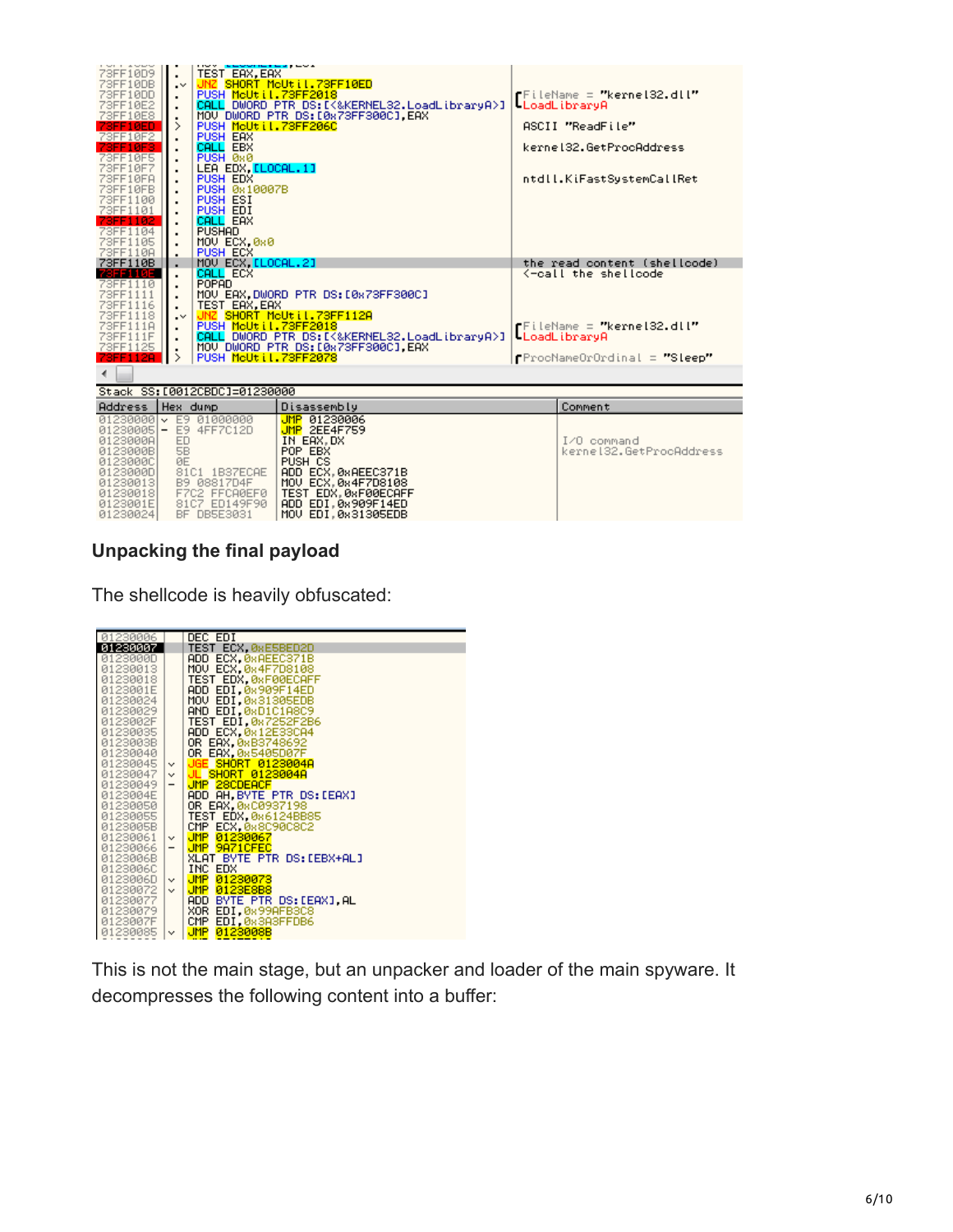| 0F26E4E6<br>0F26E4E8<br>0F26E4ED<br>0F26E4F0<br>0F26E4F1<br>0F26E4F4<br>0F26E4F7<br>0F26E4F8<br>ØF26E4FB<br>ØF26E4FE<br>0F26E4FF<br>0F26E500<br>0F26E503<br>0F26E505<br>GEDALERO<br>EAX=00161000                                                                                                                                                    | PUSH 0xC<br>JMP host.0F26E7B1<br>٧<br>LEA EAX DWORD PTR SS: [EBP-0x4C]<br>PUSH EAX<br>MOV EAX.DWORD PTR DS:[ESI+0xC]<br>SUB EAX 0x4<br><b>PUSH EAX</b><br>MOV EAX DWORD PTR DS:[ESI+0x8]<br>ADD EAX, 0x4<br>PUSH EAX<br>PUSH EBX<br>PUSH DWORD PTR SS: [EBP-0x18]<br><b>PUSH</b><br><b>Øx2</b><br>CALL<br>DWORD PTR SS: [EBP-0xC]<br><b>TECT</b><br>ENV ENV                                                                                                                                                                                                                                                                                                                                                                                                                                                                                                                                                                                                                                                                                                                                                                                                                                                                                                                                                                                                                                                                                                                                                                                                                                                                                                                                                                                                                                                                                                                                                                                                                                                                                                                                                                                                                                                                                                                                                                                                                                                                                                                                                                                                                                                                                                                                                                                      | ntdll.RtlDecompressBuffer                                                                                                                                              |
|-----------------------------------------------------------------------------------------------------------------------------------------------------------------------------------------------------------------------------------------------------------------------------------------------------------------------------------------------------|--------------------------------------------------------------------------------------------------------------------------------------------------------------------------------------------------------------------------------------------------------------------------------------------------------------------------------------------------------------------------------------------------------------------------------------------------------------------------------------------------------------------------------------------------------------------------------------------------------------------------------------------------------------------------------------------------------------------------------------------------------------------------------------------------------------------------------------------------------------------------------------------------------------------------------------------------------------------------------------------------------------------------------------------------------------------------------------------------------------------------------------------------------------------------------------------------------------------------------------------------------------------------------------------------------------------------------------------------------------------------------------------------------------------------------------------------------------------------------------------------------------------------------------------------------------------------------------------------------------------------------------------------------------------------------------------------------------------------------------------------------------------------------------------------------------------------------------------------------------------------------------------------------------------------------------------------------------------------------------------------------------------------------------------------------------------------------------------------------------------------------------------------------------------------------------------------------------------------------------------------------------------------------------------------------------------------------------------------------------------------------------------------------------------------------------------------------------------------------------------------------------------------------------------------------------------------------------------------------------------------------------------------------------------------------------------------------------------------------------------------|------------------------------------------------------------------------------------------------------------------------------------------------------------------------|
| Address<br>00130000                                                                                                                                                                                                                                                                                                                                 | Hex dump<br>58 56<br><b>ØØ</b><br><b>ØØ</b><br>00 00<br>00<br>00<br>00<br>00<br>øø<br>øø<br>øø<br>øø<br>00<br>øø                                                                                                                                                                                                                                                                                                                                                                                                                                                                                                                                                                                                                                                                                                                                                                                                                                                                                                                                                                                                                                                                                                                                                                                                                                                                                                                                                                                                                                                                                                                                                                                                                                                                                                                                                                                                                                                                                                                                                                                                                                                                                                                                                                                                                                                                                                                                                                                                                                                                                                                                                                                                                                 | ASCII<br>XV.                                                                                                                                                           |
| 001300101<br>00130020<br>001300301<br>00130040<br>00130050<br>001300601<br>001300701<br>00130080<br>00130090<br>001300A01<br>001300B0<br>00130000 <br>001300D0<br>001300E0<br>001300F0<br>00130100<br>00130110<br>00130120<br>00130130<br>00130140<br>001301501<br>00130160<br>00130170<br>00130180<br>00130190<br>001301A0<br>001301B0<br>00130100 | øø<br>00 00<br>00 00<br>00 00 00 00<br>-00<br>00<br>øø<br>00.<br>00 00<br>00<br>00 00<br>00<br>00<br>00<br>00 00<br>00<br>00 00<br>00<br>00<br>00<br>00 00<br>00<br>00 00<br>00 00<br>00 00<br>00<br>-00  <br>00 00<br>00<br>øø<br>D8.<br>00 00<br>-00<br>00 00<br>00<br>00<br>00<br>00<br>00<br>00<br>00<br>00<br>00<br>00<br>00<br>00<br>00<br>00<br>00<br>00<br>-00<br>00<br>00<br>00<br>00<br>00<br>-00<br>00<br>00<br>00<br>00<br>00<br>00<br>00<br>00<br>00<br>-00<br>00<br>00<br>00<br>00<br>00<br>-00<br>00<br>-00<br>00<br>00<br>00<br>00<br>00<br>00 00<br>00 00<br>00<br>00<br>-00<br>00<br>00<br>00<br>00<br>00<br>00<br>00<br>00<br>-00<br>00<br>-00<br>00 00<br>00<br>00 00<br>00<br>00 00<br>00<br>00<br>00 00<br>00<br>-00<br>00<br>-00<br>00<br>00<br>00<br>00<br>00<br>00<br>00<br>-00<br>00<br>00<br>00<br>00<br>00<br>00<br>00 00<br>00 00<br>00<br>00 00<br>-00<br>00 00<br>00<br>øø<br>00<br>00 00<br>-00<br>00<br>00<br>00 00<br>00<br>00<br>00<br>00<br>00<br>00<br>-00<br>00.<br>00<br>00<br>00<br>00<br>00 00<br>00 00<br>00 00<br>00 00<br>00<br>00<br>ØØ.<br>00<br>00<br>00<br>-00<br>-00<br>00 00<br>58 56<br>00<br>00<br>00<br>00<br>00<br>øø<br>ØØ.<br>00<br>4C<br>01<br>05<br>00<br>-54<br>00 00<br>D9 A5<br>6D<br>00 00<br>02<br>øø<br>00<br>00.<br>øø<br>EØ<br>00<br>21<br><b>ØB</b><br>E8 01<br>00 DC<br>-01<br>ØA<br>-00<br>00<br>øø<br>ØØ.<br>00<br>00<br>00 00<br>00<br>3A<br>10 00<br>00<br>12<br>00<br>-00<br>øø<br>00<br>00<br>02<br>00<br>00<br>00<br>-00<br>10<br>-00<br>02 00<br>-00<br>05 00<br>00 00 00<br>øø<br>10<br>øø<br>00<br>01<br>øø<br>-00<br>00 00<br>00 00<br>05<br>-00<br>01<br>00<br>00<br>00<br>03.<br>00<br>00<br>04 00<br>00<br>-00<br>02<br>00 40<br>05<br>00 00<br>10<br>00<br>-00<br>00<br>00<br>00<br>10<br>-00<br>00<br>00<br>-00<br>00<br>00<br>00<br>00<br>00<br>00<br>00<br>10<br>10<br>00<br>10<br>00<br>-00<br>00<br>00 00<br>2A<br>78<br>00 00<br>00<br>00<br>4C<br>02<br>00<br>00 00<br>00<br>00<br>-00<br>00 00<br>00<br>00 00<br>00<br>00<br>00<br>00<br>00<br>-00<br>00<br>00<br>00 00<br>-00<br>00<br>00 00<br>00<br>DØ<br>02<br>90<br>18<br>00<br>00<br>00<br>00<br>00<br>00<br>-00<br>-00<br>00 00<br>00 00<br>00<br>00 00<br>00<br>00 00<br>00<br>00<br>100 00 00 00<br>00 00<br>00<br>00 00<br>00 00<br>00 00<br>00<br>-00<br>00<br>00.<br>00<br>00<br>-00<br>00 00<br>-00<br>00 00<br>00<br>00<br>00 00<br>00<br>00<br>00 00<br>00<br>00<br>-00<br>00<br>ØЗ<br>00<br>00<br>00<br>00<br>02<br><b>B4</b><br>øø<br>00<br>øø<br>00<br>00<br>øø<br>00<br>00<br>00<br>øø<br>øø<br>øø<br>-00<br>øø<br>øø<br>øø<br>00.<br>00<br>00.<br>øø<br>øø<br>øø<br>00<br>00<br>00.00.00.<br>DE ER<br>00. OO<br>00. OO<br>-GG.<br><b>COM</b><br>GG.<br>GG.<br>-4.09<br>-GG<br>CO. | ⊠VL0 <del>1</del> .<br>'amTÓ. <b>8</b> †<br>∂0R0 <b>.</b><br>$: +++$<br>$+ 0.$<br>$.0.04$<br>. . <b>. .</b><br>L <b>*8.</b> x.<br>ae.∀↑.<br>. . 8. 1 <b>. .</b> .<br>. |

Then it reserves additional memory and starts remapping this content, chunk by chunk. By the way in which it parses it, we can notice similarity with process of remapping raw PE file into a virtual image. And indeed, the unpacked content is a PE file – only the headers are distorted. Delimiters XV were used to substitute the typical "MZ".. "PE" values:

| 50 <sub>10</sub><br>00130000.mem |            |                 |      |     |                                           |    |    |    |                 |    |    |    |    |                |    |       |       |                    |
|----------------------------------|------------|-----------------|------|-----|-------------------------------------------|----|----|----|-----------------|----|----|----|----|----------------|----|-------|-------|--------------------|
|                                  | Offset (h) | 00 <sup>o</sup> | 01.  |     | 02 03 04 05 06 07 08 09 0A 0B 0C 0D 0E 0F |    |    |    |                 |    |    |    |    |                |    |       |       |                    |
|                                  | 00000000   | 58.             | 56   | 00  | 00                                        | 00 | 00 | 00 | 00 <sub>1</sub> | 00 | 00 | 00 | 00 | 00             | 00 | 00    | 00    | XV.                |
|                                  | 00000010   | ЮO              | 00   | 00  | o٥                                        | n٥ | 00 | 00 | 00              | 00 | 00 | 00 | 00 | 00             | 00 | 00    | 00    | .                  |
|                                  | 00000020   | 00              | 00   | 00  | 00                                        | 00 | 00 | 00 | 00              | 00 | 00 | 00 | 00 | 00             | 00 | 00    | 00    |                    |
|                                  | 00000030   | 00              | 00   | 00  | 00                                        | 00 | 00 | 00 | 00              | 00 | 00 | 00 | 00 | D <sub>R</sub> | 00 | 00    | 00    | . R                |
|                                  | 00000040   | 00              | 00   | 00  | 00                                        | 00 | 00 | 00 | 00              | 00 | 00 | 00 | 00 | 00             | 00 | 00    | 00    | .                  |
|                                  | 00000050   | nn              | 00   | n٥  | n٥                                        | 00 | 00 | 00 | 00              | 00 | 00 | n٥ | 00 | 00             | 00 | 00    | 00    | .                  |
|                                  | 00000060   | ЮO              |      |     | n۵                                        | nn | 00 |    | 00              | 00 | o٥ | n٥ | 00 |                | 00 | 00    | 00    | .                  |
|                                  | 00000070   | ЮO              | 00   | o٥  | 00                                        | n٥ | 00 | 00 | 00              | 00 | 00 | 00 | 00 | 00             | 00 | 00    | 00    | .                  |
|                                  | 00000080   | 00              | 00   | nn  | 00                                        | 00 | 00 | 00 | 00              | 00 | 00 | 00 | 00 | 00             | 00 | 00    | 00    | .                  |
|                                  | 00000090   | 00              | 00   | 00  | 00                                        | 00 | 00 | 00 | 00              | 00 | 00 | 00 | 00 | 00             | 00 | 00    | 00    | .                  |
|                                  | 000000A0   | 00              | 00   | 00  | 00                                        | 00 | 00 | 00 | 00              | 00 | 00 | 00 | 00 | 00             | 00 | 00    | 00    | .                  |
|                                  | 000000B0   | O O             | 00   | n٥  | 00                                        | 00 | 00 | 00 | 00              | 00 | 00 | 00 | 00 | 00             | 00 | 00    | 00    | .                  |
|                                  | 000000C0   | nn              | 00   |     | n٥                                        | 00 | 00 | 00 | 00              | 00 | 00 | 00 | 00 | 00             | 00 | 00    | 00    | .                  |
|                                  | 000000D0   | 00              | 00   | 00  | 00                                        | 00 | 00 | 00 | 00 <sub>o</sub> | 58 | 56 | 00 | 00 | 4C             | 01 | 05 00 |       | . XV <b>. . L.</b> |
|                                  | 000000E0   | D9.             | Ά5   | 6D. | 54                                        | 00 | 00 | 00 | 00              | 00 | 00 | 00 | 00 | E0             | 00 |       | 02 21 | <u> UAmTř!</u>     |
|                                  | 000000F0   | oв              | 01   | 0A  | 00                                        | 00 | E8 | 01 | 00              | 00 | DC | 00 | 00 | 00             | 00 | 00    | 00    | . č. ü             |
|                                  | 00000100   | 3А              | - 12 | 00  | 00                                        | 00 | 10 | 00 | 00              | 00 | 00 | 02 | 00 | 00             | 00 | 00    | 10    |                    |
|                                  |            |                 |      |     |                                           |    |    |    |                 |    |    |    |    |                |    |       |       |                    |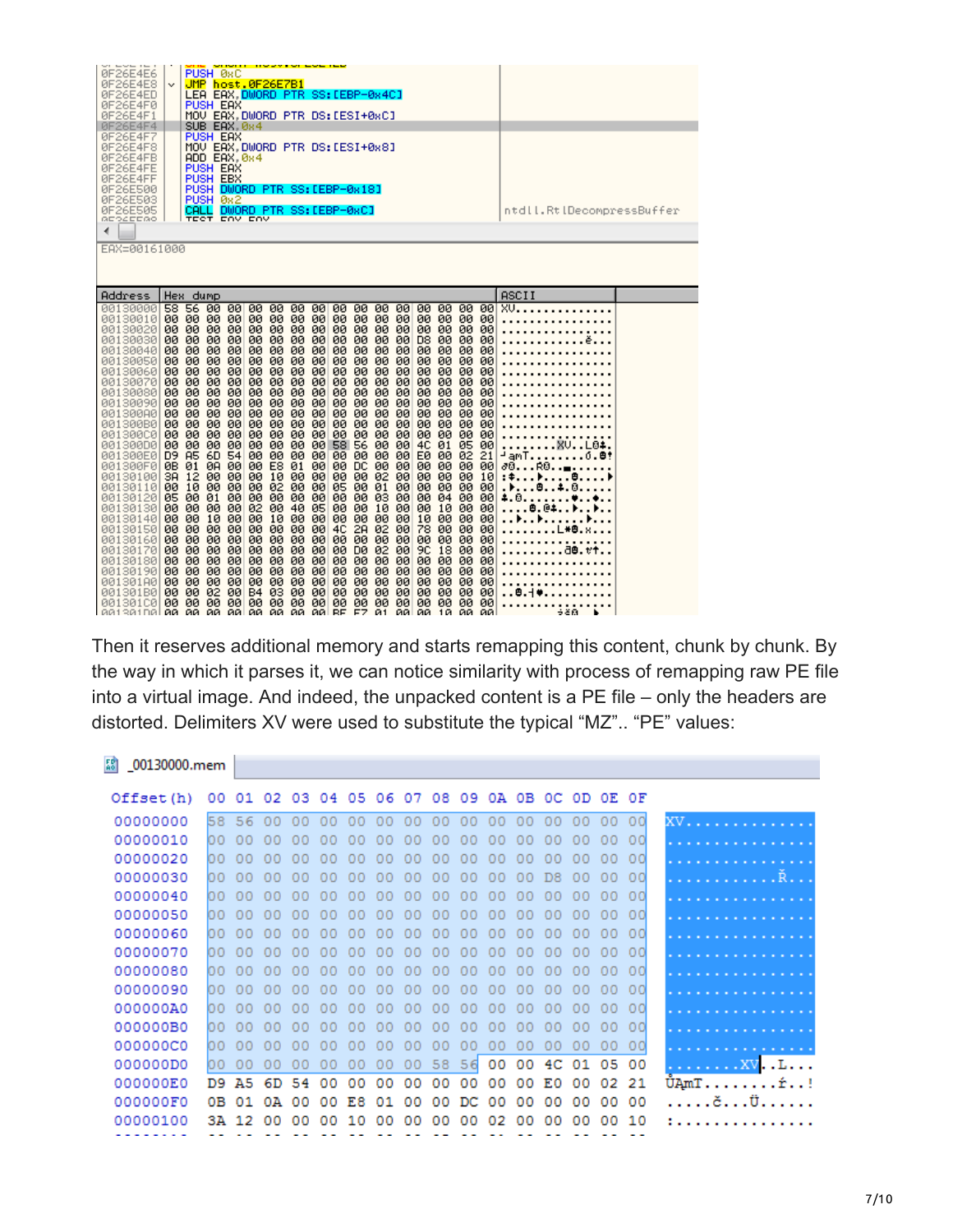Reconstructing the header is not difficult – we must just substitute back those values by their real meaning:

| 關<br>_00130000.mem |    | $\frac{F}{R_0}$ |    | _00130000.exe                                   |    |    |    |    |    |     |    |    |    |                 |                 |     |                                                        |
|--------------------|----|-----------------|----|-------------------------------------------------|----|----|----|----|----|-----|----|----|----|-----------------|-----------------|-----|--------------------------------------------------------|
| Offset (h)         |    |                 |    | 00 01 02 03 04 05 06 07 08 09 0A 0B 0C 0D 0E 0F |    |    |    |    |    |     |    |    |    |                 |                 |     |                                                        |
| 00000000           | 4D | 5A              | 00 | 00                                              | 00 | 00 | 00 | 00 | 00 | 00  | 00 | 00 | 00 | 00              | 00              | 00  | MZ                                                     |
| 00000010           | 00 | n٥              |    |                                                 |    | o٥ | nn | 00 | nn | 00  | o٥ | 00 | 00 | 00              | 00              | 00  | .                                                      |
| 00000020           | ЮO | n۵              |    |                                                 |    | n۵ | nn | nn | nn | n٥  | n۵ | n٥ |    | 00              | 00              | 00  |                                                        |
| 00000030           | 00 | n٥              | 00 |                                                 | o٥ | nn | o٥ | nn | nn | 00  | n۵ | 00 | D8 | 00              | 00              | 00  | . R                                                    |
| 00000040           | ЮO | ΩO              | 00 | 00                                              | 00 | 00 | 00 | 00 | 00 | 00  | 00 | 00 | 00 | 00 <sup>1</sup> | 00 <sup>o</sup> | 00  |                                                        |
| 00000050           | 00 | o٥              | 00 | ററ                                              | 00 | 00 | 00 | 00 | 00 | 00  | 00 | 00 | ററ | 00              | 00              | -00 |                                                        |
| 00000060           | ЮO |                 |    |                                                 | 00 | 00 | o٥ | 00 | 00 | 00  | 00 | 00 |    | 00              | 00              | 00  |                                                        |
| 00000070           | ЮO | o٥              | 00 |                                                 | nn | 00 | 00 | 00 | 00 | 00  | 00 | 00 |    | 00              | 00              | 00  |                                                        |
| 00000080           | h٥ | ററ              |    |                                                 |    | n۵ | 00 | 00 | nn | 00  | o٥ | 00 |    | 00              | 00              | 00  |                                                        |
| 00000090           | 00 | n۵              | nn |                                                 |    |    | o٥ | nn | nn | 00  | n۵ | 00 |    | 00              | 00              | 00  |                                                        |
| 000000A0           | 00 | ററ              | nn |                                                 | nn | nn | nn | nn | 00 | 00  | ററ | 00 | nn | 00              | 00              | 00  |                                                        |
| 000000B0           | 00 | nο              |    |                                                 | no | nn | ΩO | nn | nn | oo  | ററ | 00 | 00 | 00              | 00              | 00  |                                                        |
| 000000C0           | 00 | n۵              |    |                                                 |    | 00 | 00 | 00 | 00 | 00  | 00 | 00 | 00 | 00              | 00              | 00  | .                                                      |
| 000000D0           | 00 | 00              | 00 |                                                 |    | 00 | 00 | 00 | 50 | 45  | 00 | 00 | 4C | 01              | 05              | 00  | . PE <b>. . L. .</b> .                                 |
| 000000E0           | D9 | A5              | 6D | 54                                              | 00 | 00 | ററ | 00 | 00 | 00  | ٥o | 00 | E0 | 00              | 02              | 21  | $\texttt{UAmT} \ldots \ldots \ldots \texttt{r} \ldots$ |
| 000000F0           | oв | 01              | 0A | 00                                              | 00 | E8 | 01 | 00 | 00 | DC. | 00 | 00 | 00 | 00              | 00              | 00  | . č. ü. .                                              |

After this small modification, the dumped image can be parsed as a normal PE file ([321a2f0abe47977d5c8663bd7a7c7d28\)](https://malwr.com/analysis/Mzg4YzZjZTYyYzc3NGY2NTliZWYzNDk2M2VlZTIzODQ/share/242f1813cf9e40c692a3729fa88c112e). Sections are not named, but all the content is valid:



File characteristics describes the payload as a DLL, however, it doesn't have any export table, so we cannot read it's original name.

Looking at the imports loaded by this piece we can suspect that it is the final payload. It loads and uses many functions related to the network communication, i.e: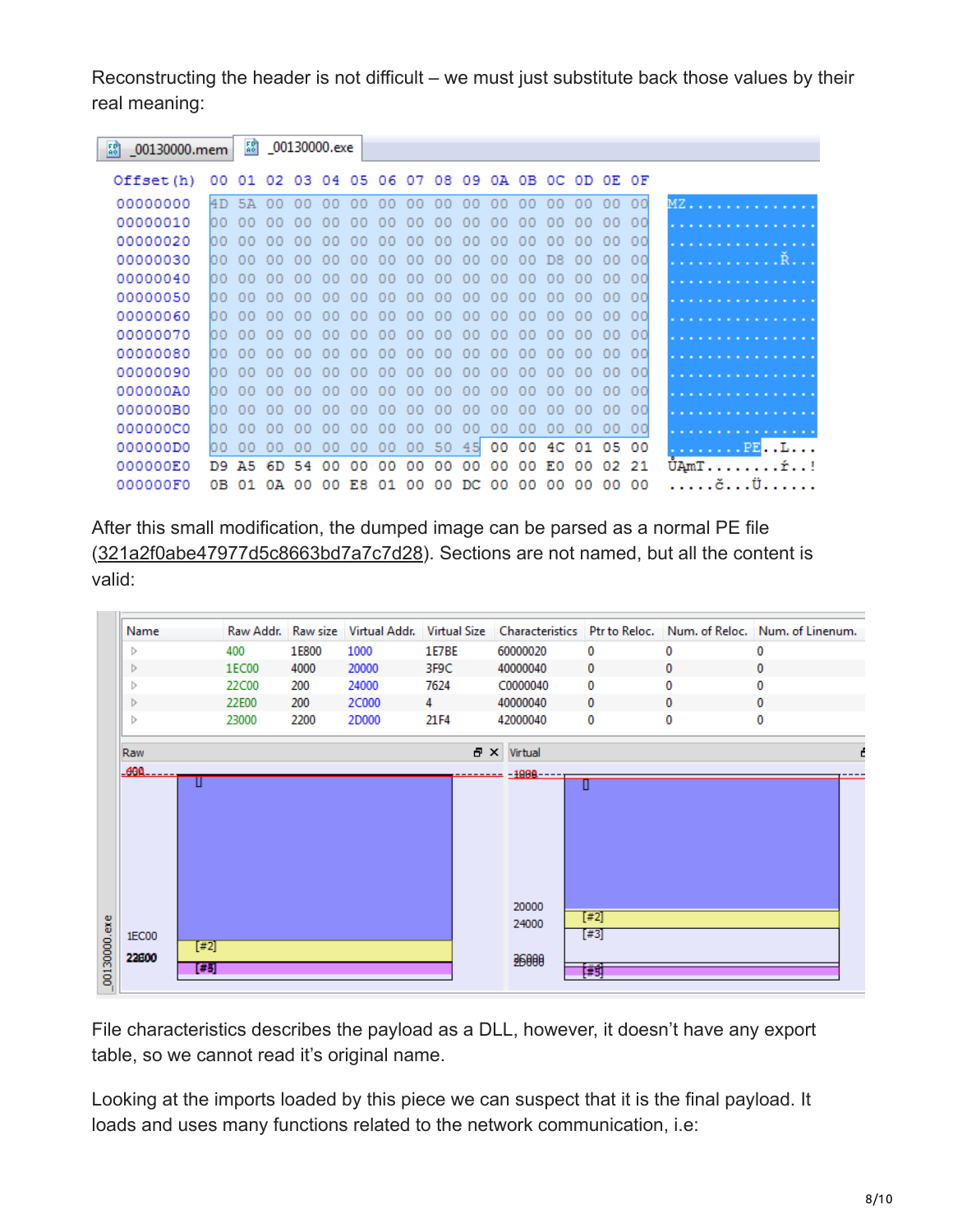| 1001DE6E push                      | offset aWsasocketa ; "WSASocketA" |
|------------------------------------|-----------------------------------|
| 1001DE73 call<br>load ws32         |                                   |
| 1001DE78 push<br>eax               | ; hModule                         |
| 1001DE79 call ds:GetProcAddress    |                                   |
| 1001DE7F mov<br>ds:hWSASocket, eax |                                   |
|                                    |                                   |
|                                    |                                   |
| 凶降                                 |                                   |
| 1001DE84                           |                                   |
| 1001DE84 1oc 1001DE84:             |                                   |
| 1001DE84 push edi                  |                                   |
| 1001DE85 push edi                  |                                   |
| 1001DE86 push edi                  |                                   |
| 1001DE87 push 3                    |                                   |
| 1001DE89 push<br>- 3               |                                   |
| 2<br>1001DE8B push                 |                                   |
| 1001DE8D call                      | eax ; hWSASocket                  |
|                                    |                                   |

We can also find the fragment responsible for retrieving the local IP of the current machine and performing LAN scanning that we observed during behavioral analysis.

Authors took care so that the payload will not be run independently. That's why they checks if all the elements are called in the expected order. We can find hardcoded names of the main elements, used for the check:

| 110001017200  | can, proproductor maj                               |
|---------------|-----------------------------------------------------|
| 10001BF8 push | eax                                                 |
| 10001BF9 mov  | ebx, offset unk 10028E8C                            |
| 10001BFE call | sub 100113A7                                        |
| 10001C03 lea  | esi, [esp+6Ch+var 20]                               |
| 10001C07 mov  | [esp+6Ch+var_6C], offset aMcafee_exe ; "McAfee.exe" |
| 10001C0E call | sub 100019E9                                        |
| 10001C13 mov  | esi, eax                                            |
| 10001C15 call | sub 10001614                                        |

### **Conclusion**

[Malware](https://www.malwarebytes.com/malware/) authors often use fake icons and descriptions in order to disguise as a legitimate product, but this type of attack is going a step forward. Authors used an original McAfee application and hijacked the DLL that it uses, in order to run the malicious code. To make detection more difficult, they tangled elements with each other. None of them can do malicious actions on it's own. That's why, tools that scan each module separately may fail to detect the malicious behavior.

Users are more vigilant about executables – but this time, neither EXE nor DLL file contained the malicious code – they were just used as loaders of the shellcode.

#### *Malwarebytes Anti-Malware detects this threat as 'Trojan.Korplug'.*

# **Appendix**